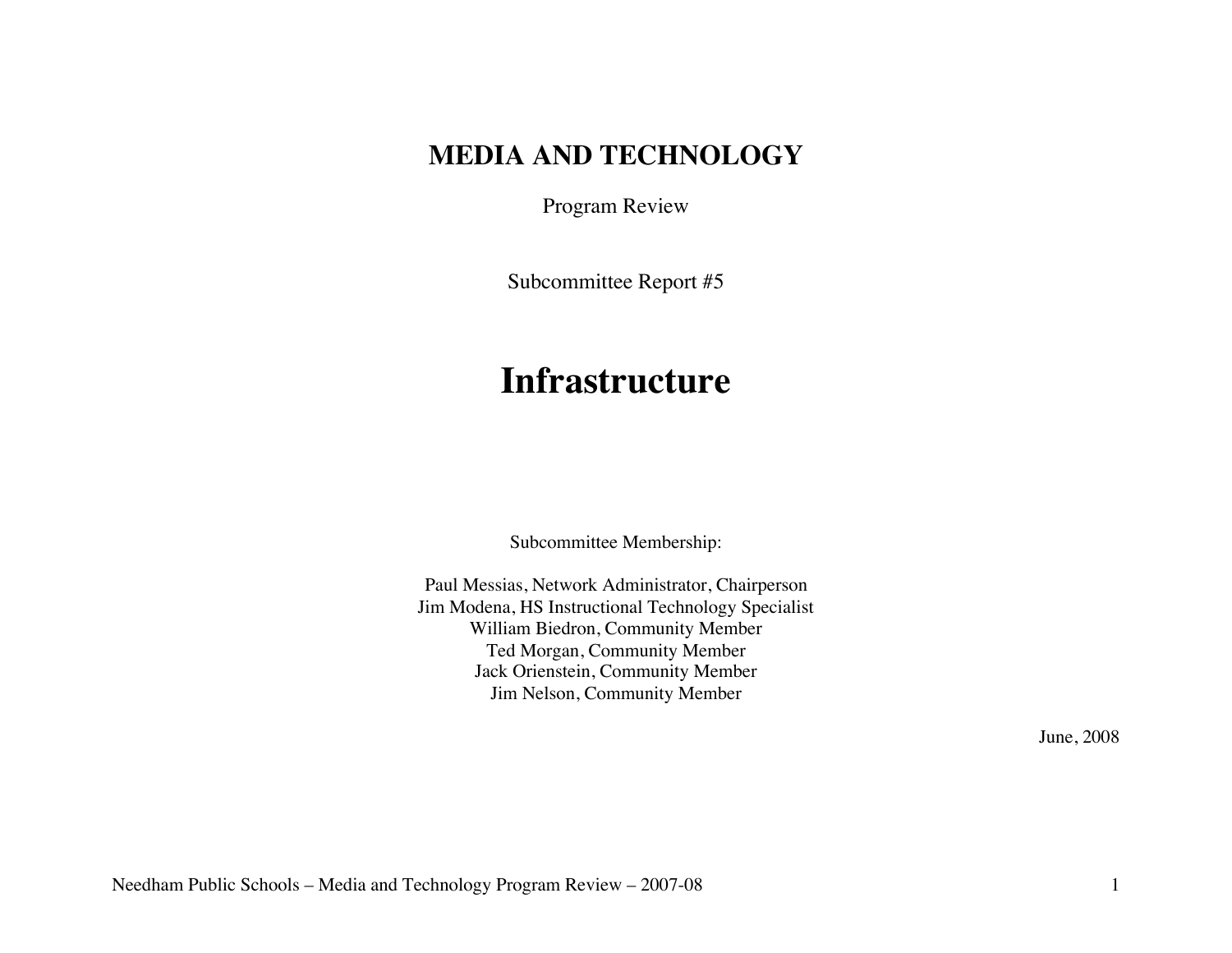# Infrastructure – Subcommittee Report

### **I - Introduction/Assessment of the Infrastructure Environment Today**

The Needham School System consists of 8 buildings (5 elementary schools, 1 middle school, 1 high school, and a central administration building), and soon to be nine. The infrastructure is supported by one Network Engineer and four Computer Technicians who work out of the Educational Technology Center, but are assigned to the buildings. The current fiber WAN provides highly successful connectivity throughout the district and the town. It was installed in 2001 with the town's RCN contract and has been running smoothly ever since. The district has very competent and dedicated technical employees, but the pervasiveness of technology throughout the district, both for educational purposes and administrative tasks, creates challenges for a limited IT staff.

Please see the attached appendix items:

"NPS Infrastructure 07-08", a diagram of infrastructure per building "NPS Server Distribution 07-08", a description of server types, functions and locations

For this report, the scope of the infrastructure includes the following:

• *Data Cabling* – Currently, we have a minimum of Cat 5 cabling to each instructional and administrative space – newer installations have multiple connections, Cat 5e or Cat 6 cabling. Most of the buildings have fiber connections between the data closets, and all of the buildings connect back to the core fiber WAN switch (housed at town hall, as a central location).

• *Data Electronics* – A minimal amount of 10 MB hardware is in the final stages of removal, leaving a mix of 100 MB and gigabit connections throughout the district. The connection between buildings is all gigabit speed (gigabit fiber switch housed at town hall).

• *Wireless Networking* – The high school and middle school have fairly complete wireless coverage throughout the buildings, although the systems were not designed for the capacity of a full one-to-one program. There are also a few wireless laptop carts at the elementary level (which include their own wireless access points that travel with the carts.)

• *Internet Service* – We currently have a 5 MB fiber internet connection from MEC (Merrimack Education Center) and have plans to add an additional 20 MB connection (July 2008). This central connection serves the entire district, and is currently located at Broadmeadow (where the Educational Technology Center is housed)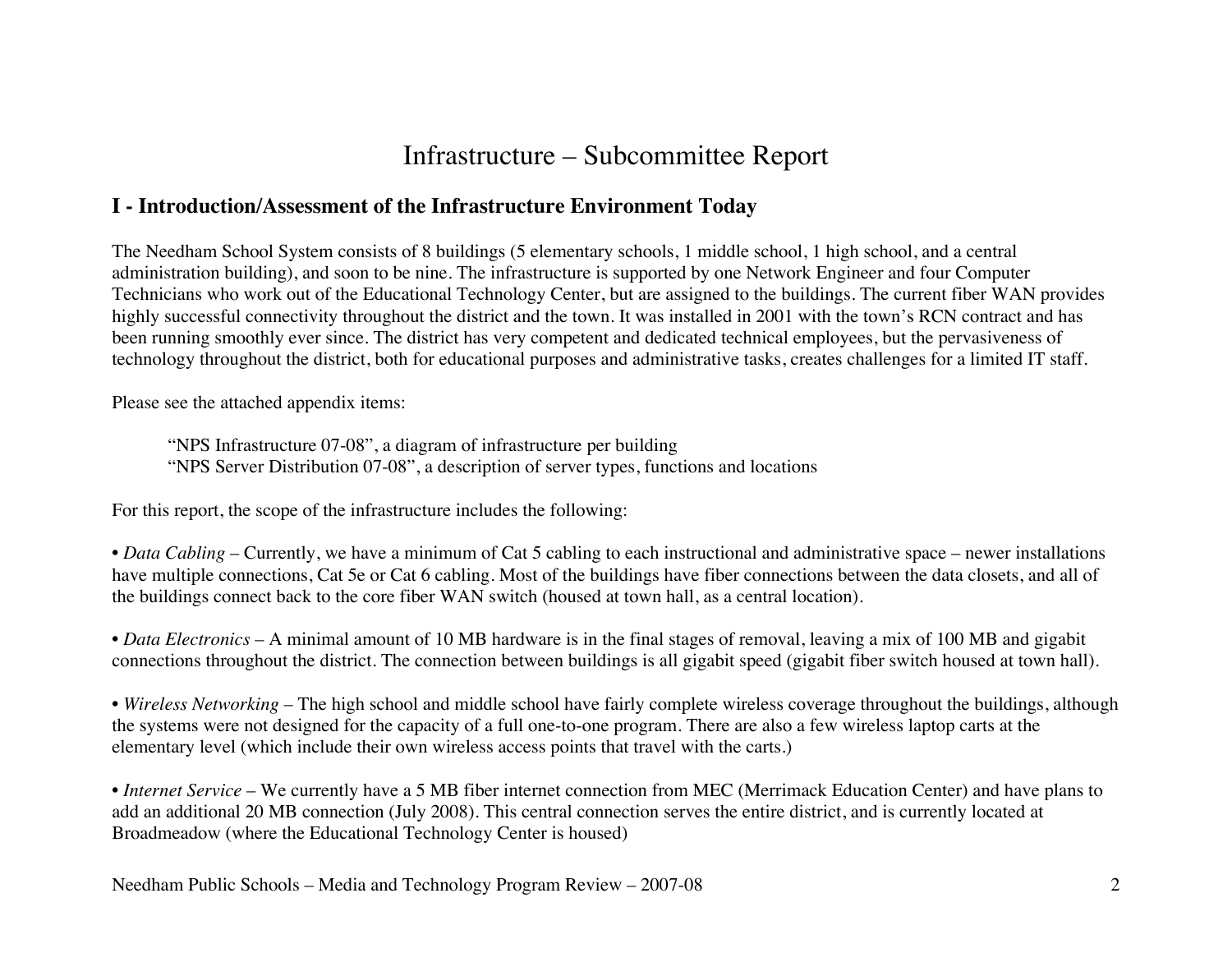• *Servers* – There are currently 41 servers throughout the district, with a variety of functions, from district-wide services like email (which serves all staff in the district), web serving (which serves the whole community) and the student information system (which serves staff, students and parents), to school-based document storage servers (which serve the staff and students). Maintaining this number of servers has become unwieldy with our current level of staffing (almost all of the servers are supported by one person, the network engineer), and it has become nearly impossible to support the addition of any new server-based systems. The addition of even one server-based system can add a huge amount of support time – which is something that those requesting the systems don't understand.

• *Computers (and related hardware)* – there are currently over 2000 computers district wide (administrative and instructional) and various peripherals such as printers, scanners, SMART Boards, projectors, etc.

• *IT Support Staff* – We currently have four computer technicians, one AV technician, two administrative technology positions to support information systems, and one network engineer. The high computer-to-technician ratio causes problems when there are issues that affect many computers at once. **The lack of staff redundancy at the network engineer position presents the single most critical point of failure for the school system infrastructure**.

• *IT Support Systems / Procedures* – One of the largest systems that we use to support the computers is the software deployment system. All of the installation/upgrades of software is done over the network using this system. For each new (or updated) piece of software, a package has to be built and tested. For each differently configured computer, separate configuration information has to be created and maintained by the system. The software deployment system has been instrumental in providing and maintaining the diversity of applications in the schools, however, building the master systems for deployment is taking more and more time as the number of applications and upgrades grow. Building and maintaining these systems is done by only one person: the network engineer.

### **II – Data Collection Methods**

The Subcommittee used three primary methods of data collections:

- 1) Surveys: We contributed many questions to the surveys given to the staff, and reviewed the results of our own questions as well as other relevant ones from the other subcommittees. We also reviewed results from surveys given to the parents and students.
- 2) Phone interviews: we put together some infrastructure questions and spoke with people in a sampling of other districts that graciously volunteered their time (Ashland, Brockton, Douglas, Nauset, Walpole)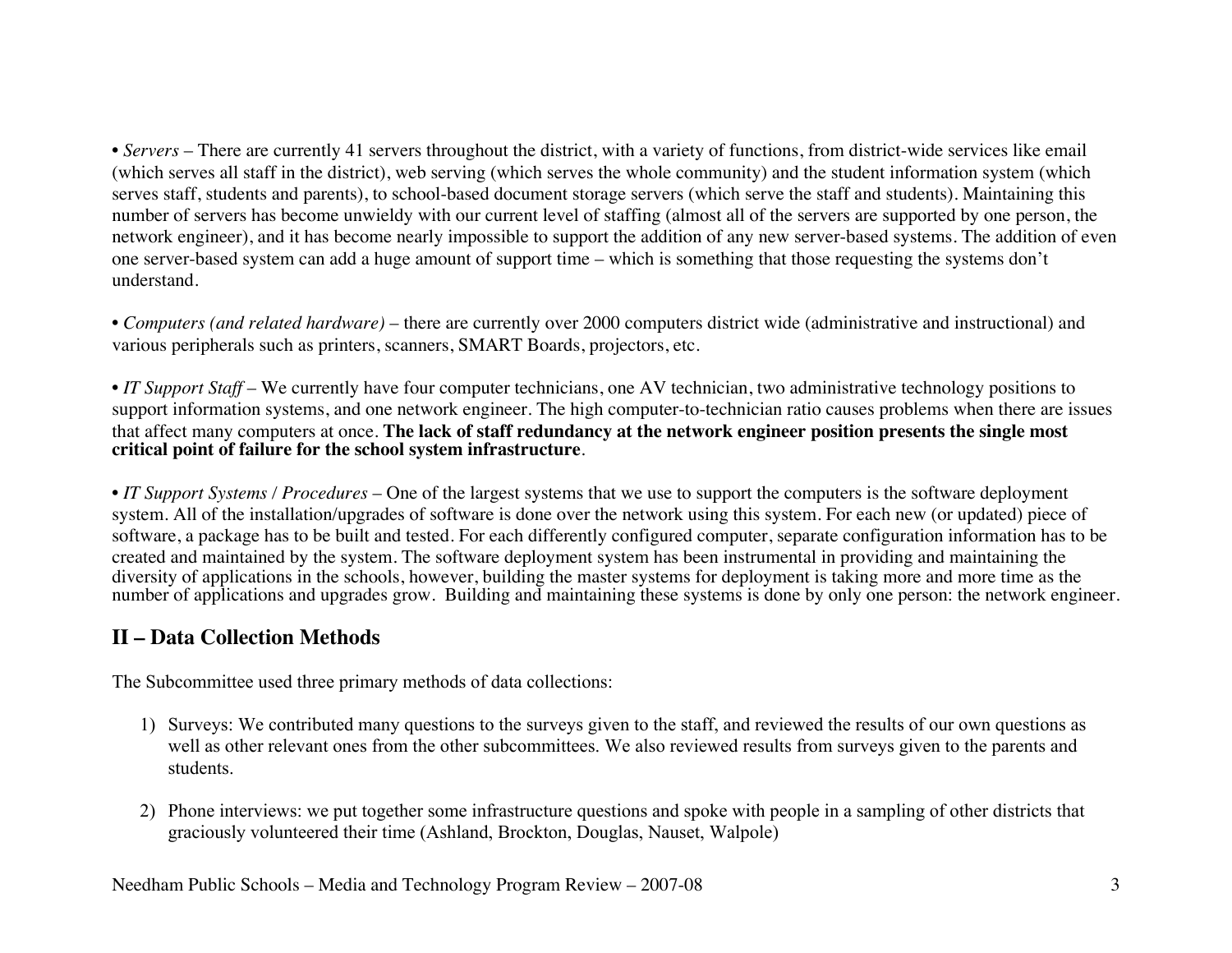3) Personal interviews: we interviewed 3 of the current computer technicians, and had a chance to see their work environment. The network engineer (also a member of the infrastructure subcommittee) was interviewed as part of the ongoing review process.

In addition, software tools (InterMapper, Wireshark) were used to collect information regarding the current use of our internet connection.

#### **III - Data Analysis**

#### **Access and Laptop Interest**

Of parents surveyed:

99% have high speed internet access at home.

68% (grade 7), 76% (grade 8), 63% (grade 9) would be interested in their child having access to a laptop of their own for school work.

Of students surveyed:

 $(8<sup>th</sup> grade)$ : 71% feel that access to a laptop would be helpful for school work (21% already have their own laptop)

 $(12<sup>th</sup> grade)$ : 52% have their own laptop

Of staff surveyed:

70% feel wireless network access would be beneficial to student learning in their classroom, and 63% feel it would be beneficial in open spaces (cafeteria, library, other)

60% would find it beneficial to bring their own laptop to school to use network resources

67% feel a laptop cart would satisfy their needs when a computer lab is not available

Needham Public Schools – Media and Technology Program Review – 2007-08 4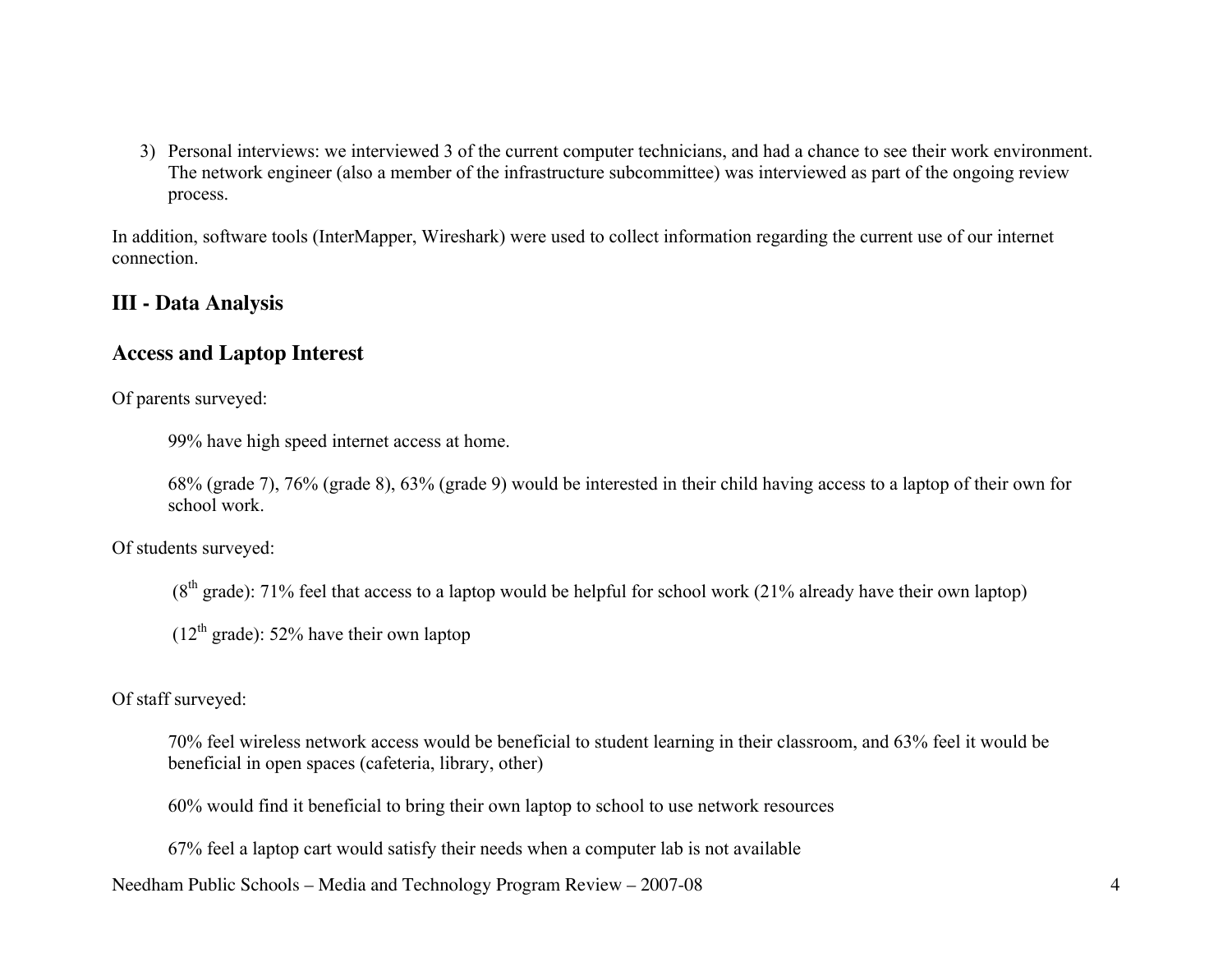The growing interest in wireless connectivity, along with the 1:1 Learning with Laptops study at Pollard, indicates that we need to assess our wireless infrastructure and its capacity to respond to an increased density of devices.

#### **Classroom hardware, tech support, internet access**

Of staff surveyed:

58% feel that the number of computers in their classroom is too few

29% feel that the computers in their classroom are not dependable

The typical time to get tech support is: less than an hour: 8%, same day: 36%, within a week: 36%, more than a week: 17%

90% feel that in general, the tech support staff solves their problems to their satisfaction

In rating the degree of success for tech support in the district, 38% found it to be very successful, 48% found it to be moderately successful.

Even though our internet bandwidth is being over utilized, only 16% find the internet to be slow often. (48% sometimes, 31% rarely, 5% never)

From our interviews with other districts:

Everyone has pretty much the same issues / struggles with not enough support and little or no redundancy in key positions.

All of the districts either have or are planning on implementing a help desk / work order ticketing system.

From our interviews with our technicians:

Printers consume a large part of the technicians' time, particularly inkjet printers. The flimsy construction of the printers results in a high probability of paper jamming, leading to damaged gears and other parts. Ink cartridges have a high failure rate that leads to a large amount of wasted consumables.

Needham Public Schools – Media and Technology Program Review – 2007-08 5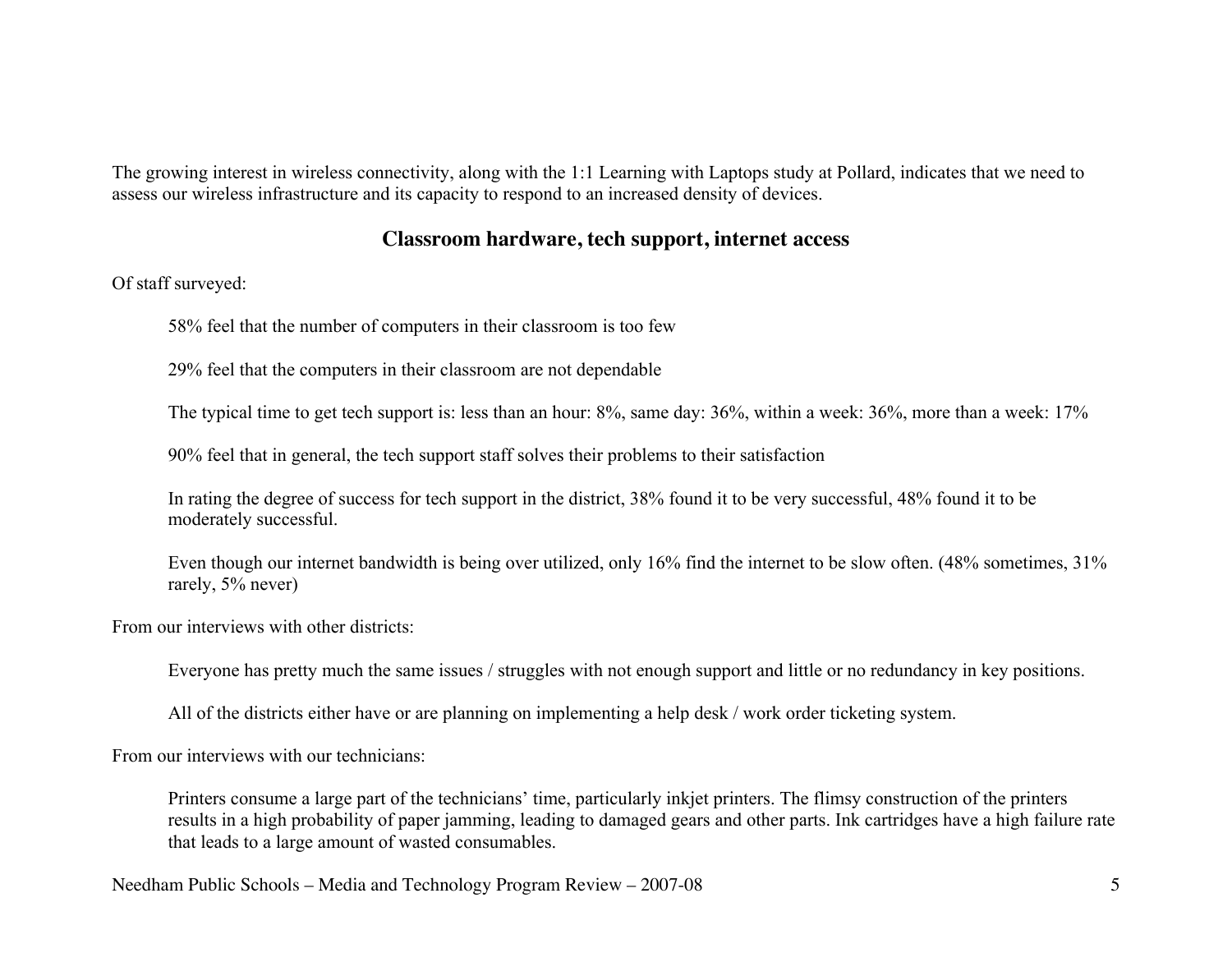Due to the removal of all mobile items in the classroom each summer for room cleaning (and other factors), it has become clear that anything and everything that can be permanently mounted/installed (including furniture for the technology) should be. In particular, projectors and SMART Boards are very difficult to maintain on mobile carts with wiring across the floor. Anything that has to be plugged and unplugged from the various wall connections on a regular basis leads to deterioration of the connections, higher potential for problems, and increased support time.

Laptop carts (and laptops in general) require a lot of maintenance. A single mobile cart is the equivalent of a lab with 20-30 computers. Laptops by their portable nature, are more prone to damage through handling. Because laptops are not permanently installed and networked, they cannot receive automatic software updates and daily maintenance, instead the technicians have to schedule and perform these tasks manually.

The oldest (6-7 year old) computers are the most difficult to maintain, and are a drain on the support time. Their age increases the probability of failure, and problems with failed networking components can propagate problems throughout the network, affecting entire buildings.

From our interview with the Network Engineer:

The network engineer is doubling as a technical advisor and supervisor in many areas, as well as managing the software distribution system. Concentrating this much technical and supervisory activity on one person creates for huge inefficiencies and risks. There are big concerns with having only one person responsible for so much, both in terms of (excess) workload and no redundancy of job functions. The current job responsibilities of the network engineer occupy all of his available time when things are running smoothly. If there are failures to be attended to, the regular responsibilities get delayed while troubleshooting and fixing problems. Because there is only one person, only one failure can be attended to at a time. If more than one failure of a critical system occurs at the same time, one of the failures has to go unattended for as long as the other takes to fix. Based on the increased use of technology for administrative as well as instructional tasks, most things end up on the "critical systems" list.

There are a huge number of assorted software packages that get distributed over the network, and the task of keeping up with them all is overwhelming. There are no procedures in place for planning/testing/approving new software titles.

Needham Public Schools – Media and Technology Program Review – 2007-08 6 Hillside and Mitchell have fallen behind the other schools in their network connectivity. While all the other schools have had renovations that included upgraded electrical access and an increase in data drops per classroom (4-5 minimum in all the other schools), Mitchell and Hillside classrooms only have one each. The data electronics have not been replaced/upgraded in many years, and there are concerns about adding new equipment when the data closets are inadequate. (At Mitchell, they are small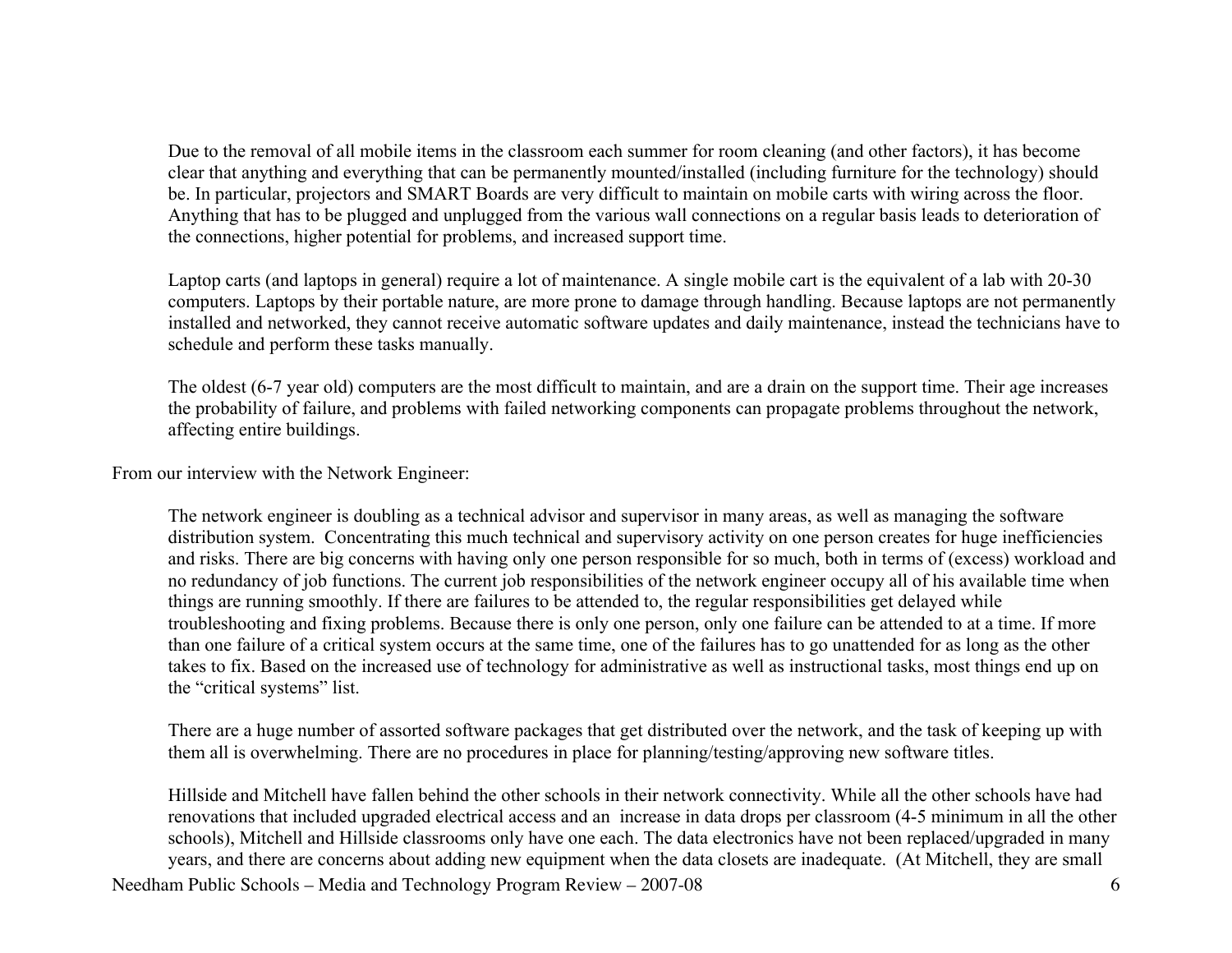wooden cabinets with poor space, accessibility, power and ventilation . At Hillside, the "closet" is a shelf in a custodial closet with a sink and cleaning supplies.)

From analysis of our internet bandwidth:

Our current (5 MB) connection is over utilized. Our internet provider is allowing for more than the official rate we pay. We are constantly using 200-300% of what we are allocated.

## **IV Recommendations**

|                  | <b>Recommendation</b>                                                                                                                                                                                                             | <b>Staffing</b>                                                   | <b>Budget</b>                                   | <b>Emerging Tech. or</b>                                                                                      | Organizational   | <b>Policies/</b> | Prof. Dev.     | <b>Priority</b> |
|------------------|-----------------------------------------------------------------------------------------------------------------------------------------------------------------------------------------------------------------------------------|-------------------------------------------------------------------|-------------------------------------------------|---------------------------------------------------------------------------------------------------------------|------------------|------------------|----------------|-----------------|
|                  |                                                                                                                                                                                                                                   |                                                                   | <b>Implications</b>                             | Prac.                                                                                                         | <b>Structure</b> | <b>Practices</b> |                |                 |
| $\overline{5.1}$ | Develop a process for<br>evaluating all software<br>requested (districtwide) to<br>determine compatibility with<br>existing systems (including<br>software deployment system)<br>and to determine impact on<br>tech support staff | N <sub>o</sub>                                                    | No                                              | Software distribution<br>is in practice, without<br>good<br>policies/procedures<br>for software<br>purchasing |                  | Yes              | No             | High            |
| 5.2              | Make sure that electrical<br>assessment is a part of all<br>technology planning and<br>purchasing                                                                                                                                 | No                                                                | No (may affect<br>budgeting for<br>other plans) |                                                                                                               |                  | Yes              | No             | High            |
| 5.3              | Attend to the neglected<br>facilities (Mitchell, Hillside)<br>as they fall further behind in<br>their technological<br>capabilities                                                                                               | Maybe<br>(based)<br>on how<br>much<br>technol<br>ogy is<br>added) | Yes                                             |                                                                                                               |                  | No               | N <sub>o</sub> | High            |
| 5.4              | Plan for projectors, smart<br>boards, etc. to be<br>permanently mounted<br>wherever possible                                                                                                                                      | No                                                                | Yes                                             |                                                                                                               |                  | Yes              | No             | High            |
| 5.5              | Move away from individual<br>ink-jet printing toward shared<br>laser/wax printers and/or<br>network copiers                                                                                                                       | No                                                                | Yes (possible<br>reduction)                     |                                                                                                               |                  | No               |                | High            |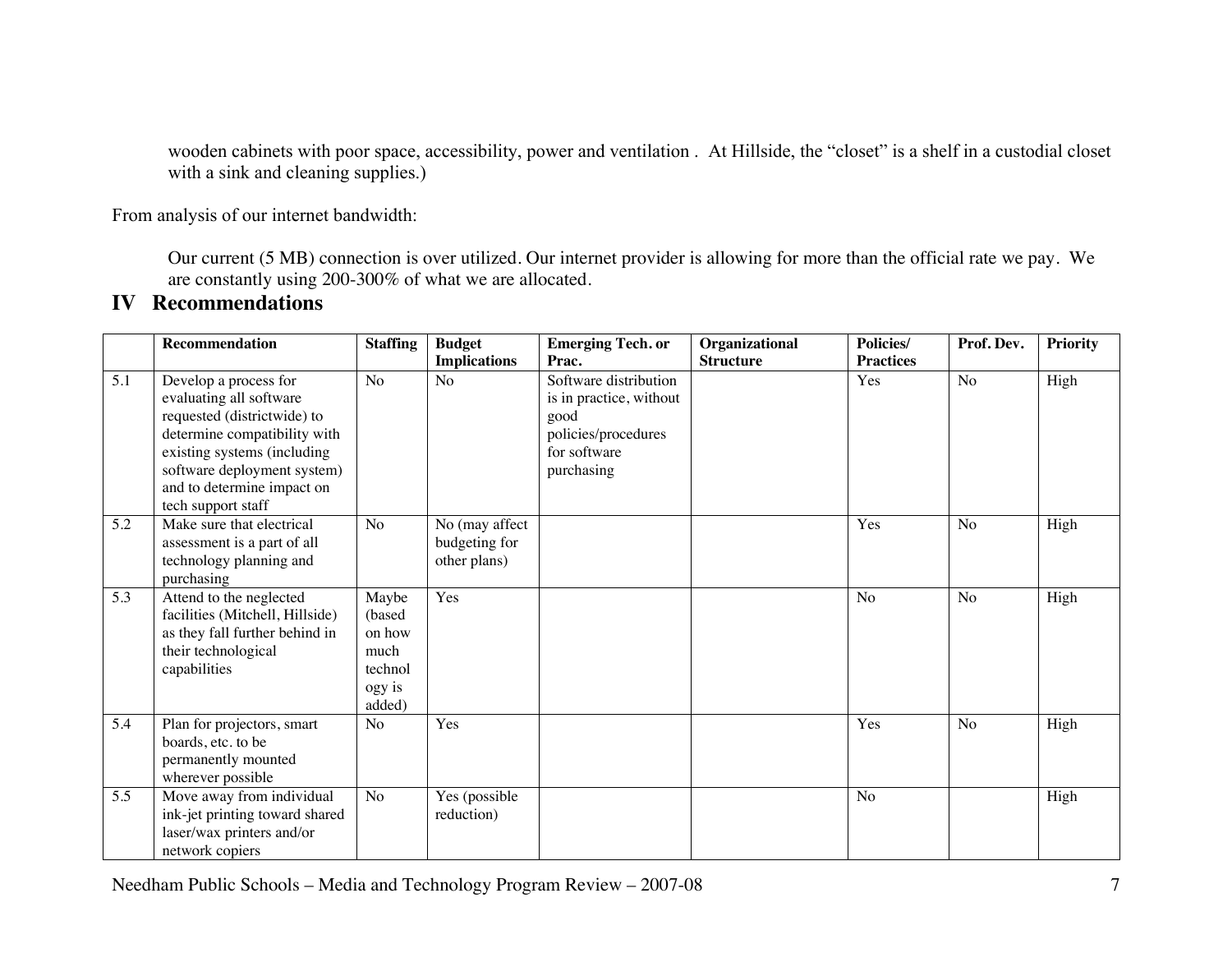|      | Recommendation                                                                                                                                   | <b>Staffing</b> | <b>Budget</b><br><b>Implications</b>                        | <b>Emerging Tech. or</b><br>Prac. | Organizational<br><b>Structure</b>       | Policies/<br><b>Practices</b> | Prof. Dev.                                             | <b>Priority</b> |
|------|--------------------------------------------------------------------------------------------------------------------------------------------------|-----------------|-------------------------------------------------------------|-----------------------------------|------------------------------------------|-------------------------------|--------------------------------------------------------|-----------------|
| 5.6  | Implement a "help desk"<br>(work request ticketing and<br>tracking database) system                                                              | N <sub>o</sub>  | Yes                                                         | Not in practice                   | Used by everyone,<br>managed by IT staff | Yes                           |                                                        | High            |
| 5.7  | Create staffing redundancy<br>for key technical operations                                                                                       | Yes             | Yes                                                         |                                   |                                          | N <sub>o</sub>                |                                                        | High            |
| 5.8  | Increase technical staff to<br>match workload and<br>turnaround requirements                                                                     | Yes             | Yes                                                         |                                   |                                          | N <sub>o</sub>                |                                                        | High            |
| 5.9  | Develop alternate operational<br>plans for operation when<br>server/network based<br>services are not available                                  | No              | No                                                          |                                   |                                          | Yes                           | $Maybe -$<br>depending<br>on the<br>alternate<br>plans | Medium          |
| 5.10 | Continue ongoing evaluation<br>of room layouts for meeting<br>the technology needs of<br>various spaces/staff                                    | N <sub>o</sub>  | No                                                          |                                   |                                          | Yes                           | N <sub>o</sub>                                         | Medium          |
| 5.11 | Develop and maintain a<br>process for documenting the<br>details/configuration of the<br>infrastructure                                          | N <sub>o</sub>  | N <sub>o</sub>                                              | Minimal in practice               |                                          | Yes                           | N <sub>o</sub>                                         | Medium          |
| 5.12 | Plan for the changes in the<br>infrastructure as we move<br>toward a one-to-one model                                                            | No              | Yes                                                         | Emerging tech.                    |                                          | Yes                           |                                                        | Medium          |
| 5.13 | Maintain a process for<br>ongoing audit of needs and<br>usage of internet bandwidth                                                              | N <sub>o</sub>  | Yes (if it is<br>determined<br>there is a need<br>for more) | Not in practice                   |                                          | Yes                           |                                                        | Medium          |
| 5.14 | Investigate outsourcing new<br>or existing server-based<br>services where possible and<br>appropriate                                            | N <sub>o</sub>  | Yes                                                         |                                   |                                          | No                            |                                                        | Medium          |
| 5.15 | Investigate the possibilities<br>for moving the bulk of user<br>storage from network/server<br>based to portable storage<br>(flash drives, etc.) | N <sub>o</sub>  | Yes (possible<br>reduction)                                 |                                   |                                          | No                            |                                                        | Medium          |